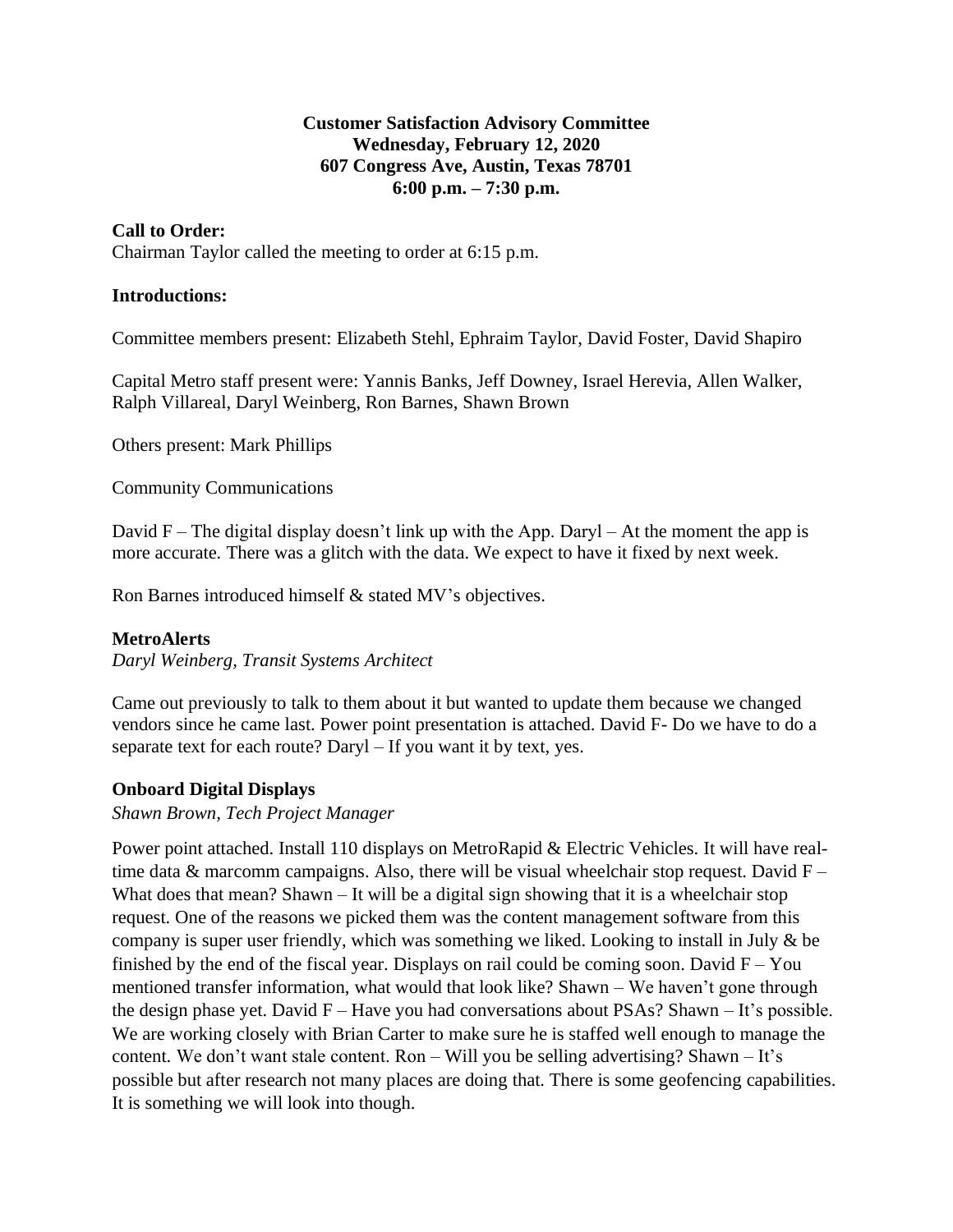#### **FY 2019 Customer Complaints**

*Allen Walker, Manager, Customer Service*

During fiscal year 2019, we answered 156,000 calls. We received a total of 163,000 calls. We have 14 reps on the floor throughout a 7-day week. Our call abandonment rate was 4%, the goal is to be under 5%. We answered 89% of our calls within 60 seconds with our goal of 80%. Our average answer delay is about 23 seconds. We received a little over 13,000 emails. We answered over 17,000 customer comments reports. Not all were complaints, some were compliments. When it comes to complaints 40% were about our service, 17% was courtesy & behavior, 13% hazardous operation, 13% rules & procedures and 17% was other. For vehicle service 35% complaints were about late routes, 29% were about being passed by, 14% were other, 6% was about bus being early & 16% was other. Allen -We run about 25 complaints per 100k riders. David F – How does CapMetro compare to industry partners? Allen – Goals vary from company to company. Ron – When it comes to industry we would have to benchmark against our peers. We would have to see what we benchmark them against when it comes to size, ridership etc. David F – Are these numbers reported to a federal agency? Allen – We will find out. Ralph – We are stacking up pretty much similar with our peers. Ron – We have a data analytics group. One of our goals is to increase OTP. We want to increase OTP by running early. We're going to have to look at best times of day to make those kinds of improvements. Ephraim – Do you do any modeling around CCRs that may occur? You're dependent on riders saying something but not everyone impacted is riding the bus. I ride my bike so it's not always convenient for me to report/say something. Allen – That isn't something that we have thought about. Ralph – The operators do have to record near misses. There is a button that they have to push that records that & our safety committees do review that information. Also, on CCRs we have a Monday call where we talk about complaints from the previous week. We have a playbook at OCC that the managers can use to help solve various issues that pop up.

### **Project Connect Update**

*Yannis Banks, Community Engagement Coordinator*

Randy is scheduled to come update them in March since it will be after the joint board and COA council meeting.

#### **Contract Service Update**

Ralpheal Villareal

Wanted to brief them on what's happened since we've merged. There have been some issues since we merged. Our Express busses moved from 2910 to North Ops. There have been a lot of new operators on the Express Routes and there were some hiccups. There has been a shortage on staffing, around 40-70 people. MV is working hard to fill in the positions. Across the industry there has been a staffing issue. Not sure what the cause has been, but we are working hard with MV. Randy and Dottie have been on calls with the VP of MV to resolve these issues. I know they are working hard. I have been working with them since this contract was awarded. We wanted to be transparent. Ron – There are 2 areas from staffing perspective, operations  $\&$ mechanics. Service on the street called for 109 operators. We were anticipating on bringing on 600 but ended up with 525 when the transition happened. We are trying to recruit 77 new